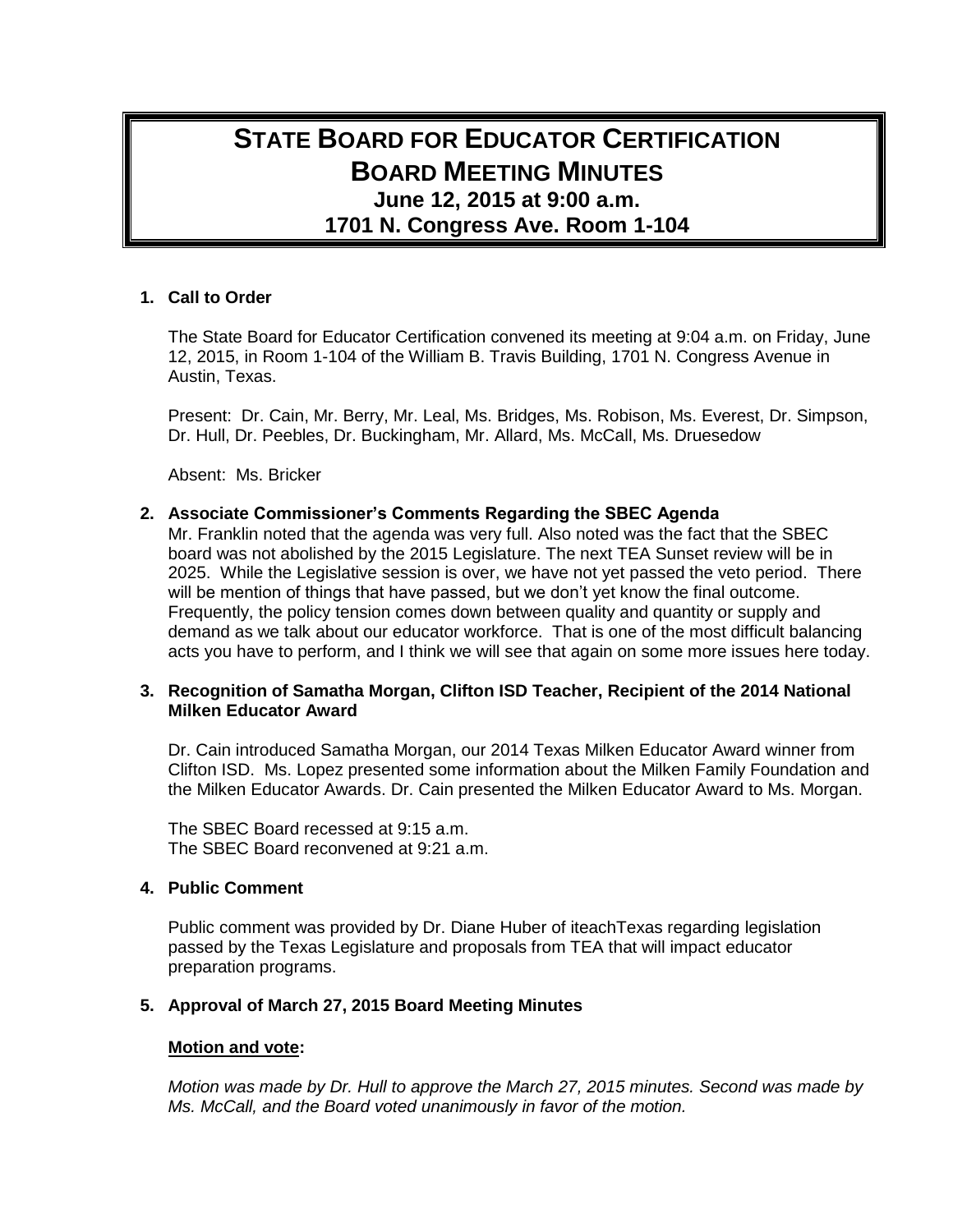# **6. Consider and Take Appropriate Action on Request to Approve New Educator Preparation Program**

Dr. Miller presented a request for approval from Dallas Christian College to offer an undergraduate traditional educator preparation program.

# **Motion and vote:**

*Motion was made by Ms. Druesedow to approve Dallas Christian College Traditional Undergraduate Program (Dallas, Texas) as a new educator preparation program. Second was made by Ms. Bridges, and the Board voted unanimously in favor of the motion.*

### **7. Consider and Take Appropriate Action on Passing Standards for Agriculture, Food, and Natural Resources, 6-12; Business and Finance, 6-12; Health Science, 6-12; and Marketing, 6-12**

Dr. Miller presented a recommendation to approve a new passing standard for the Agriculture, Food, and Natural Resources, 6-12; Business and Finance, 6-12; Health Science, 6-12; and Marketing, 6-12 examinations as recommended by the standard-setting committees of educators.

# **Motion and vote:**

*Motion was made by Ms. Everest to approve the passing standards for these four new certification examinations, which will allow candidates in educator preparation programs as well as educators seeking a new content area to meet proficiency requirements for certification. Second was made by Dr. Hull, and the Board voted unanimously in favor of the motion.*

**8. Consider and Take Appropriate Action on Adoption of Proposed Amendments to 19 TAC Chapter 229, Accountability System for Educator Preparation Programs, §229.9, Fees for Educator Preparation Program Approval and Accountability; and Chapter 230, Professional Educator Preparation and Certification, Subchapter G, Certificate Issuance Procedures, §230.101, Schedule of Fees for Certification Services, and §230.103, E-Pay Supplemental Fee**

Public Comment was provided by Scott Fikes of the Education Career Alternative Program (ECAP).

Dr. Miller presented this item to the Board. The proposed amendments would adjust certain educator certification and educator preparation program fees to more adequately cover costs and increase the equity of fees across different types of fee payers. The proposed amendments were part of recommended management action that was included in the Sunset Advisory Commission's report to the 83rd Texas Legislature, Regular Session, 2013.

# **Motion and vote:**

*Motion was made by Ms. Robison to approve for adoption, subject to State Board of Education review, the proposed amendments to 19 TAC Chapter 229, Accountability System*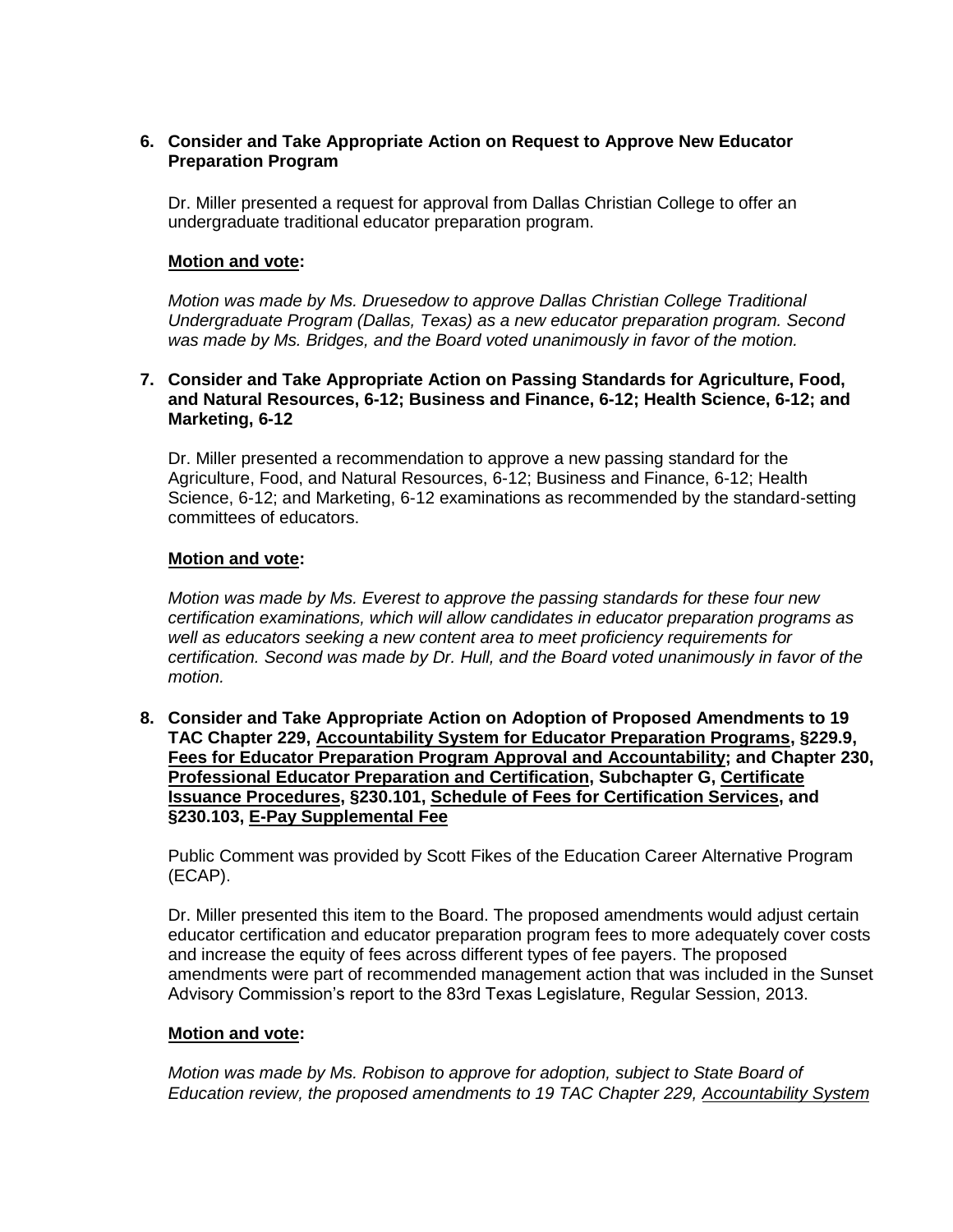*for Educator Preparation Programs, §229.9, Fees for Educator Preparation Program Approval and Accountability, and Chapter 230, Professional Educator Preparation and Certification, Subchapter G, Certificate Issuance Procedures, §230.101, Schedule of Fees for Certification Services, and §230.103, E-Pay Supplemental Fee, with an effective date of September 1, 2015. Second was made by Dr. Buckingham, and the Board voted unanimously in favor of the motion.*

# **9. Consider and Take Appropriate Action on Adoption of Proposed Amendments to 19 TAC Chapter 249, Disciplinary Proceedings, Sanctions, and Contested Cases**

Ms. Moriaty presented this item to the Board. The proposed amendments would modify the certified educator discipline process to clarify that the SBEC has final approval of each settlement by voting on agreed orders and that the SBEC may sanction an educator for a violation of the Texas Education Code (TEC), §22.085. Ms. Moriaty updated the Board regarding the 84<sup>th</sup> Texas Legislature's passage of legislation that could impact the proposed rules if the legislation became law. Ms. Moriaty also updated the Board regarding the public comment received regarding the proposed amendments during the public comment period.

# **Motion and vote:**

*Motion was made by Ms. Robison to postpone adoption of the proposed amendments to 19 TAC Chapter* 249, Disciplinary Proceedings, Sanctions, and Contested *Cases to the August SBEC meeting. Second was made by Mr. Allard, and the Board voted unanimously in favor of the motion.*

# **10. Consider and Take Appropriate Action on Adoption of Review of 19 TAC Chapter 249, Disciplinary Proceedings, Sanctions, and Contested Cases**

Ms. Moriaty presented this item to the Board as part of the four-year review cycle for all state agency rules required under Texas Government Code, §2001.039. The rules being reviewed provide procedures and requirements relating to general provisions, enforcement actions and guidelines, prehearing matters, hearing procedures, and post-hearing matters.

# **Motion and vote:**

*Motion was made by Dr. Hull to adopt the review of 19 TAC Chapter 249, Disciplinary Proceedings, Sanctions, and Contested Cases. Second was made by Ms. Everest, and the Board voted unanimously in favor of the motion.*

## **11. Consider and Take Appropriate Action on Proposed Revisions to 19 TAC Chapter 227, Provisions for Educator Preparation Candidates**

Public comment was provided by Dr. Diane Huber of iteachTexas, Sharon Fikes of ECAP, and Dr. Rae Queen of ACT San Antonio.

Dr. Miller presented this item to the Board for discussion and possible action, as requested by the Board at the March 2015 SBEC meeting.

No action was taken.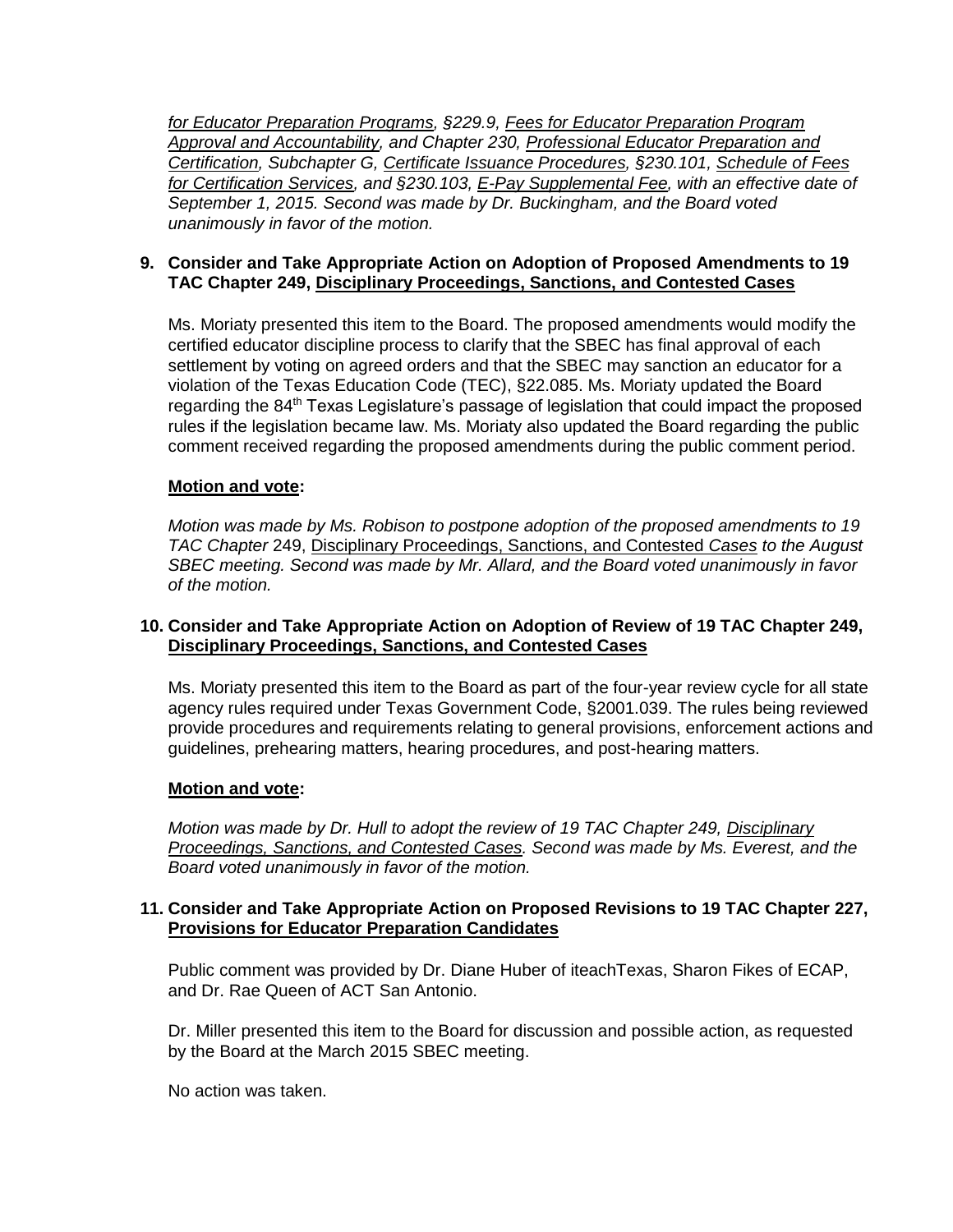# **12. Consider and Take Appropriate Action on Proposed Revisions to 19 TAC Chapter 231, Requirements for Public School Personnel Assignments, Subchapter C, Grades 6-8 Assignments and Subchapter E, Grades 9-12 Assignments**

Ms. Cook presented this item to the Board. The proposed revisions would clarify the appropriate credential for placement in a particular teaching assignment and ensure alignment with changes to public school curriculum.

# **Motion and vote:**

*Motion was made by Ms. Everest to approve the proposed revisions to 19 TAC Chapter 231, Requirements for Public School Personnel Assignments, Subchapter C, Grades 6-8 Assignments, and Subchapter E, Grades 9-12 Assignments, to be published as proposed with the Texas Register. Second was made by Ms. Bridges, and the Board voted unanimously in favor of the motion.*

# **13. Consider and Take Appropriate Action on Proposed Review of 19 TAC Chapter 233, Categories of Classroom Teaching Certificates**

Ms. Cook presented this item to the Board as part of the Texas Government Code, §2001.039, four-year review cycle for all state agency rules. The rules being reviewed establish the certificate categories within the certificate classes for classroom teachers.

# **Motion and vote:**

*Motion was made by Ms. Druesedow to approve the proposed review of 19 TAC Chapter 233, Categories of Classroom Teaching Certificates, to be published as proposed with the Texas Register. Second was made by Mr. Leal, and the Board voted unanimously in favor of the motion.*

# **14. Consider and Take Appropriate Action on Proposed Review of 19 TAC Chapter 244, Certificate of Completion of Training for Appraisers**

Mr. Regal presented this item to the Board as part of the Texas Government Code, §2001.039, four-year review cycle for all state agency rules. The rules being reviewed provide requirements for ensuring the certification of appraisers performing appraisals of teachers, administrators, and counselors employed in Texas public schools.

# **Motion and vote:**

*Motion was made by Ms. McCall to approve the proposed review of 19 TAC Chapter 244, Certificate of Completion of Training for Appraisers, to be published as proposed with the Texas Register. Second was made by Ms. Everest, and the Board voted unanimously in favor of the motion.*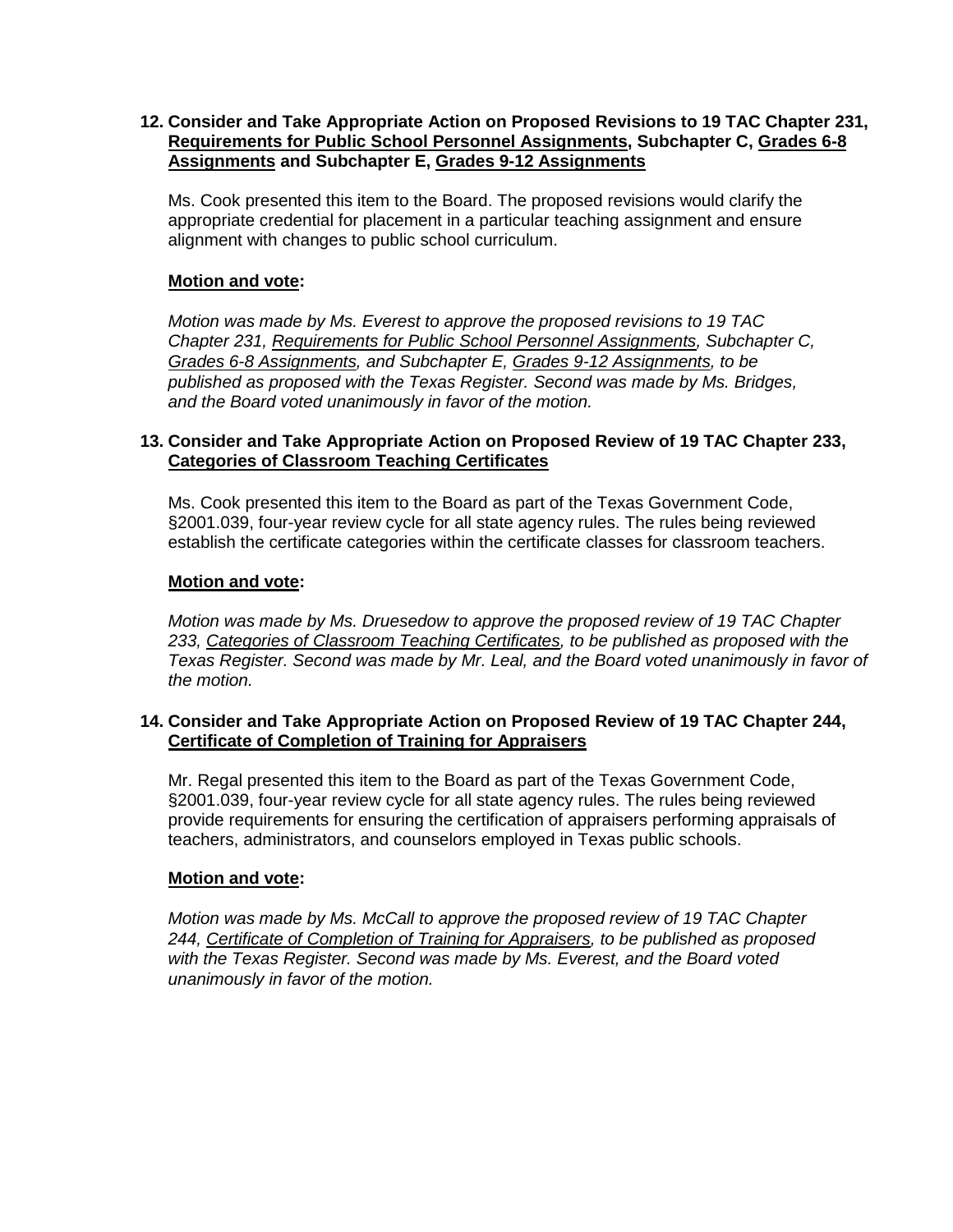## **15. Consider and Take Appropriate Action on Request to Change Wiley College's 2012- 2013 Accountability System for Educator Preparation Programs (ASEP) Accreditation Status**

Dr. Miller presented a recommendation to approve a revision of the 2012-2013 Accountability System for Educator Preparation Programs (ASEP) Accreditation Status for Wiley College.

#### **Motion and vote:**

*Motion was made by Ms. Robison to approve the revised 2012-2013 Accountability System for Educator Preparation Programs accreditation status for Wiley College as presented. Second was made by Ms. Everest, and the Board voted unanimously in favor of the motion.*

#### **16. Consider and Take Appropriate Action on Request to Approve the 2013-2014 Accountability System for Educator Preparation Programs (ASEP) Accreditation Statuses**

Dr. Miller presented a recommendation to approve the 2013-2014 Accountability System for Educator Preparation Programs (ASEP) Accreditation statuses.

## **Motion and vote:**

*Motion was made by Dr. Hull to approve the 2013-2014 Accountability System for Educator Preparation Programs accreditation statuses as amended. Second was made by Mr. Leal, and the Board voted unanimously in favor of the motion.*

### **17. Consider and Take Appropriate Action on Request for State Board for Educator Certification (SBEC) Action Related to TeacherBuilder.com, an Educator Preparation Program**

Dr. Miller presented this item to the Board. Due to amendments that were made to the proposed recommendation for action related to TeacherBuilder.com, additional notice needed to be provided to TeacherBuilder.com. As a result, no action was recommended to the Board.

No action taken. Item postponed until the August 2015 meeting.

## **18. Consider and Take Appropriate Action on Core Subjects EC-6 and Core Subjects 4-8 Certification Exams**

Public comment was provided by Dr. Elizabeth Ward, Texas Wesleyan University, Oscar Castro, representing himself, and Dr. Catheryn Weitman, Texas A&M International University.

Dr. Miller presented an update on the new Core Subjects EC-6 and Core Subjects 4-8 certification exams that have been administered since January of 2015. Dr. Miller also presented a recommendation to approve a phasing-in of passing standards for the Core Subjects exams.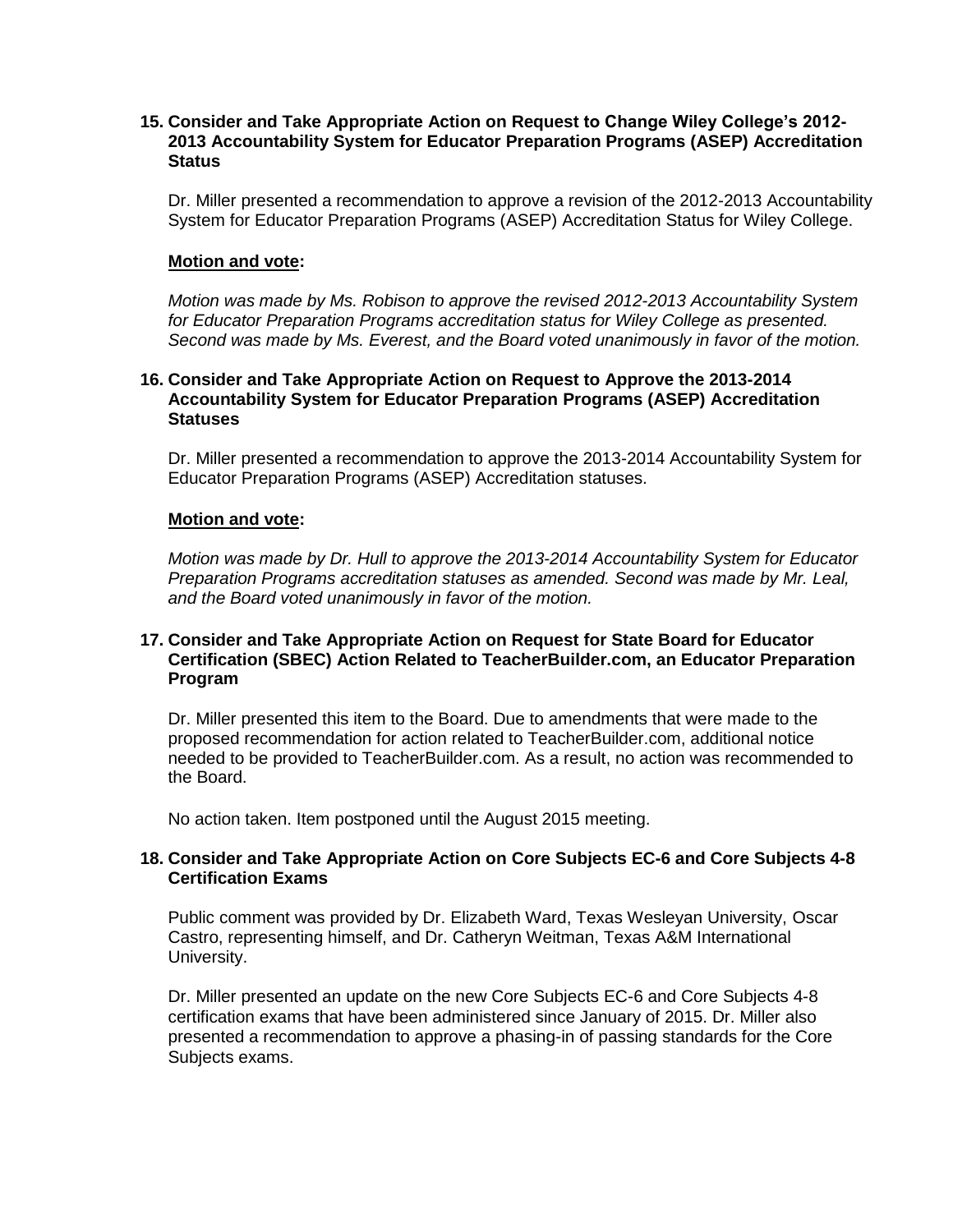# **Motion and vote:**

*Motion was made by Ms. Everest to lower the cut scores by two (2) CSEM, as presented by staff in Option 2, and use the existing test for one year. TEA staff will bring back options for new test development at the August 7, 2015 meeting. Second was made by Mr. Allard. Voted in favor: Cain, Leal, Bridges, Everest, Hull, Buckingham, Allard, McCall, Druesedow; voted against: Robison.*

The Board went into Executive Session at 12:39 p.m. on items 17, 19 and 20 pursuant to the Texas Open Meetings Act, Texas Government Code, Chapter 551.

The Board reconvened in open session at 1:32 p.m.

### **19. Consider and Take Appropriate Action on Establishing a Board Committee to Review and Recommend Changes to the State Board for Educator Certification's Rules and Procedures Regarding the Discipline of Certified Educators**

Ms. Moriaty presented this item to the Board. The item provided the SBEC an opportunity to consider the current rules, statutes and procedures that govern the SBEC's discipline of certified educators and to decide whether to establish a committee to consider issues relating to educator discipline and to consider further rulemaking regarding educator discipline. No action was taken.

## **20. Consider and Take Appropriate Action on Establishing a Board Committee to Review and Make Recommendations to the Full Board Regarding Agreed Educator Disciplinary Orders**

Ms. Moriaty presented this item to the Board. The item provided the SBEC an opportunity to decide whether to establish a board committee to review agreed orders regarding the discipline of certified educators and make recommendations for the full SBEC board to accept, reject or amend the agreed orders.

#### **Motion and vote:**

*Motion was made by Dr. Hull for the Board to retain the authority to review the agreed orders until further notice and to create a committee to review the agreed final orders, consisting of three (3) members, to be appointed by Dr. Cain. Second was made by Ms. Everest, and the Board voted unanimously in favor of the motion.*

# **21. Pending or Contemplated Litigation, including Disciplinary Cases and Agreed Orders**

Monica Moser spoke on her own behalf regarding agreed order number 64.

#### **A. Agreed Orders**

- 1. In the Matter of Sarah Boling
- 2. In the Matter of Laura Barnett Boyd
- 3. In the Matter of Gena Marie Brenner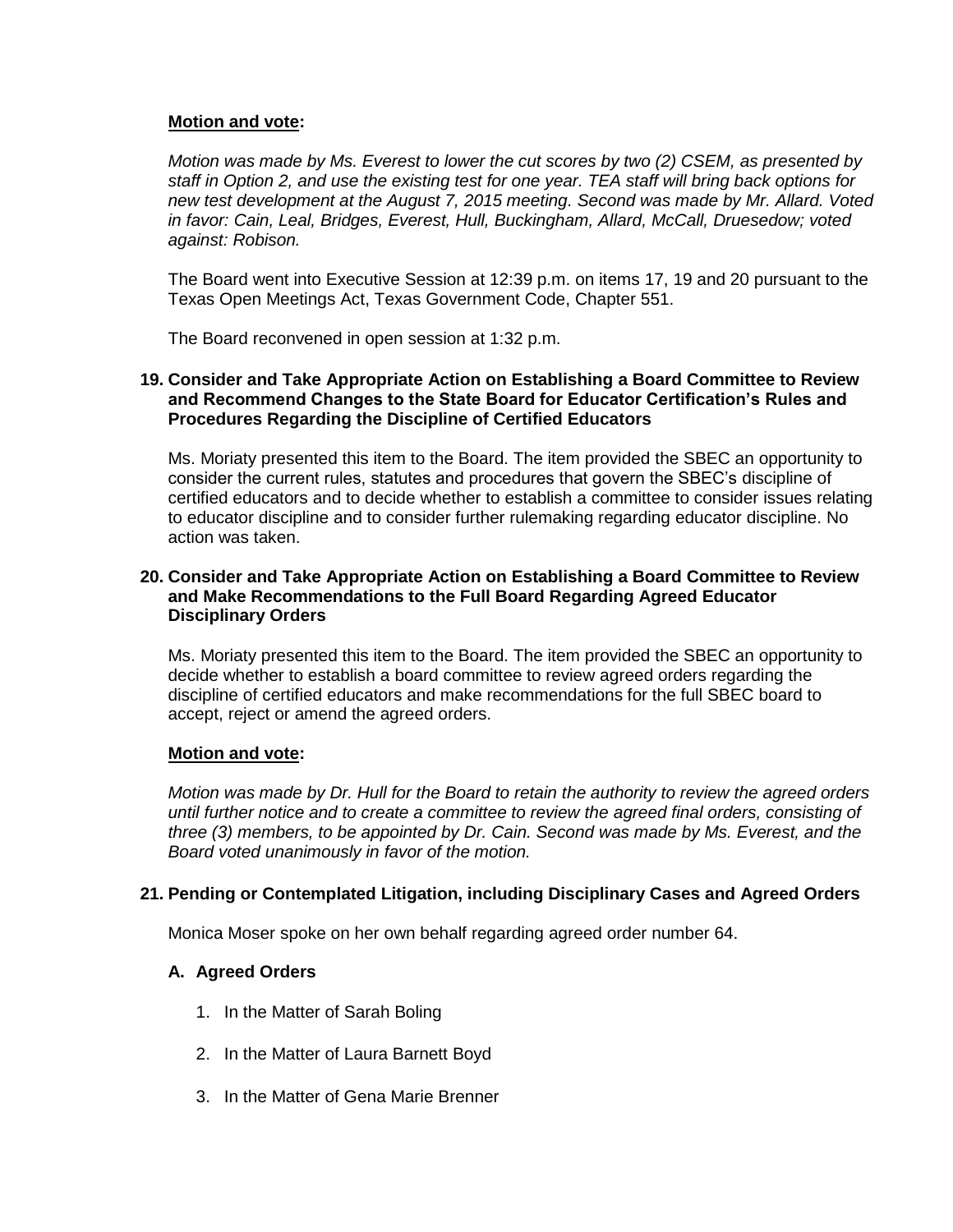- 5. In the Matter of Eric Paul Cannon
- 6. In the Matter of James Benjamin Cannon
- 7. In the Matter of Reynaldo Contreras
- 8. In the Matter of Frank Fogg
- 9. In the Matter of Ramey Goushey
- 10. In the Matter of Billy Wayne Gresham
- 11. In the Matter of Cristin Griffin
- 14. In the Matter of Wesley Levalle Jennings
- 15. In the Matter of Roderick Goree Johnson
- 16. In the Matter of Stephany Guillory Joseph
- 17. In the Matter of James Edward Lovern
- 18. In the Matter of Victor Esteban Lozoya
- 19. In the Matter of Krista Lee McPhail
- 20. In the Matter of Dennis Howard Meisinger Jr.
- 21. In the Matter of Jacob Myers
- 22. In the Matter of Consuelo Maria Parker
- 23. In the Matter of Abigail Sterling Parrish
- 24. In the Matter of James Patrick
- 25. In the Matter of Deidra Faye Reed
- 26. In the Matter of Phillip Alston Russell
- 27. In the Matter of Christopher Alan Sams
- 28. In the Matter of Daren Floyd Smith
- 29. In the Matter of Cynthia Carol Smithson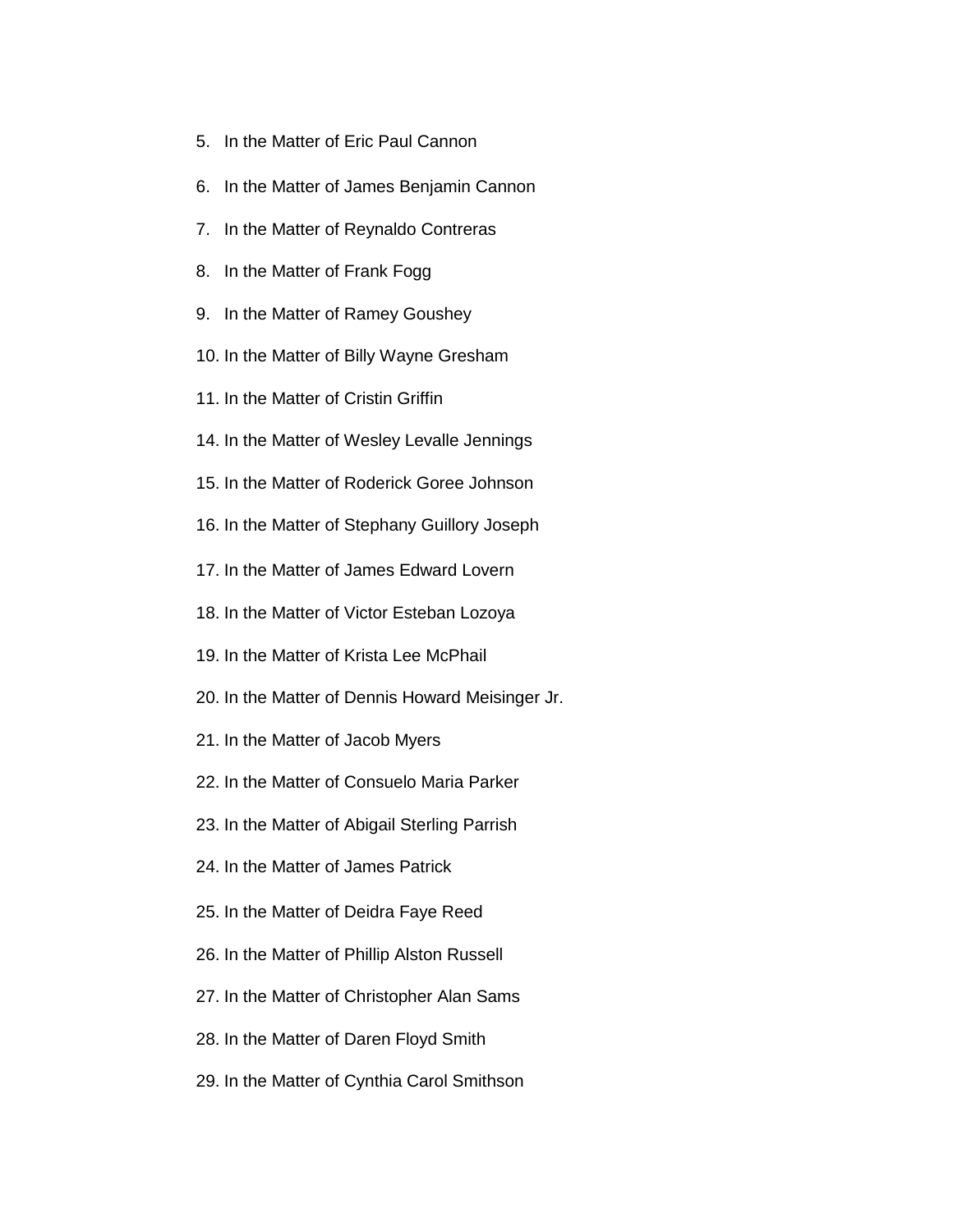- 30. In the Matter of Robert Earl Sullivan
- 31. In the Matter of Quintard Taylor
- 32. In the Matter of Cassandra Vickers
- 33. In the Matter of Christopher Viens
- 34. In the Matter of Bradley Whitten
- 36. In the Matter of Piedad Ymbert
- 37. In the Matter of Jose Zapata
- 39. In the Matter of Nathan M. Hardin
- 40. In the Matter of Kathleen Ortega
- 41. In the Matter of Ronda Sue Walton
- 42. In the Matter of Stephanie Anne Carney
- 43. In the Matter of Hanna Jamie Chen
- 45. In the Matter of Gloria Diaz De Vargas
- 46. In the Matter of Angelina Lucia Gerard
- 47. In the Matter of Mark William Ramsey
- 49. In the Matter of Cynthia G. Salinas
- 51. In the Matter of Richard Bond
- 52. In the Matter of Sharon Shameka Yancy
- 53. In the Matter of Gregory Alan Hollas
- 54. In the Matter of Marc St. John Stefonowicz
- 55. In the Matter of Lacee A. McClendon
- 56. In the Matter of Harold Vance Skidmore
- 57. In the Matter of Gregorio Hinojosa
- 58. In the Matter of Jerrod Lane Baugh
- 60. In the Matter of Amanda McBee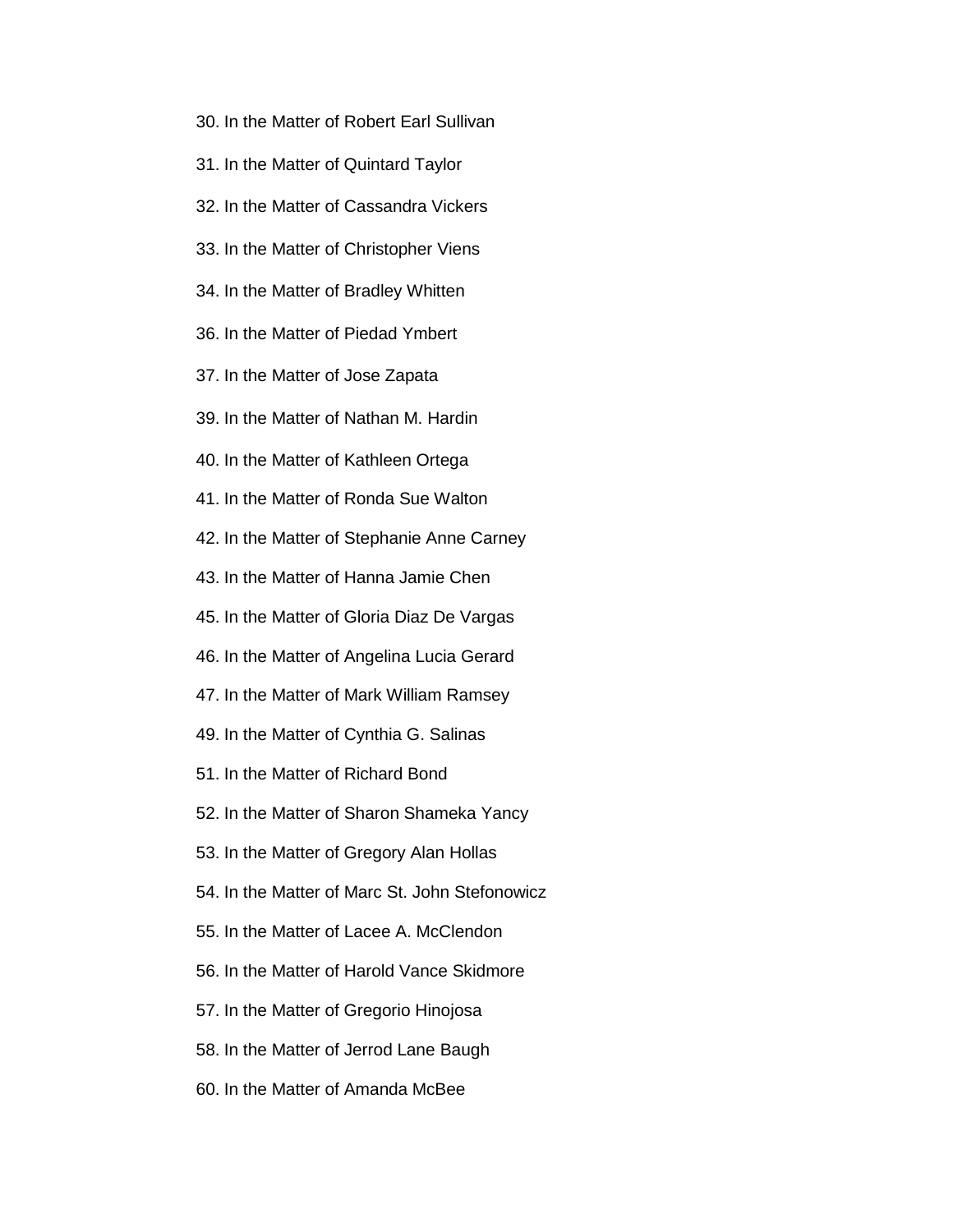- 61. In the Matter of Christine Cox
- 62. In the Matter of Jason Hopping
- 63. In the Matter of Oscar Garcia
- 65. In the Matter of Jacqueline Horn
- 66. In the Matter of Alison Fritz
- 67. In the Matter of Rocky Dale Roberts
- 68. In the Matter of Cathy D. Tovar
- 69. In the Matter of Hilary Clair Brennan
- 71. In the Matter of Irma Brooks

#### **Motion and vote:**

*Motion was made by Mr. Leal to approve agreed final orders, numbers 1-71 as presented, except for items 4, 12, 13, 35, 38, 44, 48, 50, 59, 64, and 70. Second was made by Ms. Bridges, and the Board voted unanimously in favor of the motion, with Ms. Everest abstaining from number 40 and Dr. Hull abstaining from number 47.*

#### **Motion and vote:**

*Motion was made by Ms. Everest to authorize the Board Chair to sign on behalf of SBEC when an agreed final order has been amended and subsequently signed by the educator. Second was made by Ms. McCall, and the Board voted unanimously in favor of the motion.*

#### *The following agreed orders were considered individually.*

4. In the Matter of Eulon Brown Jr.

#### **Motion and vote:**

*Motion was made by Dr. Hull to approve the agreed final order. Second was made by Mr. Allard, and the motion carried with two members voting against.*

12. In the Matter of Patricia L. Harrison

#### **Motion and vote:**

*Motion was made by Dr. Hull to approve the agreed final order. Second was made by Mr. Allard, and the motion carried with one member voting against.*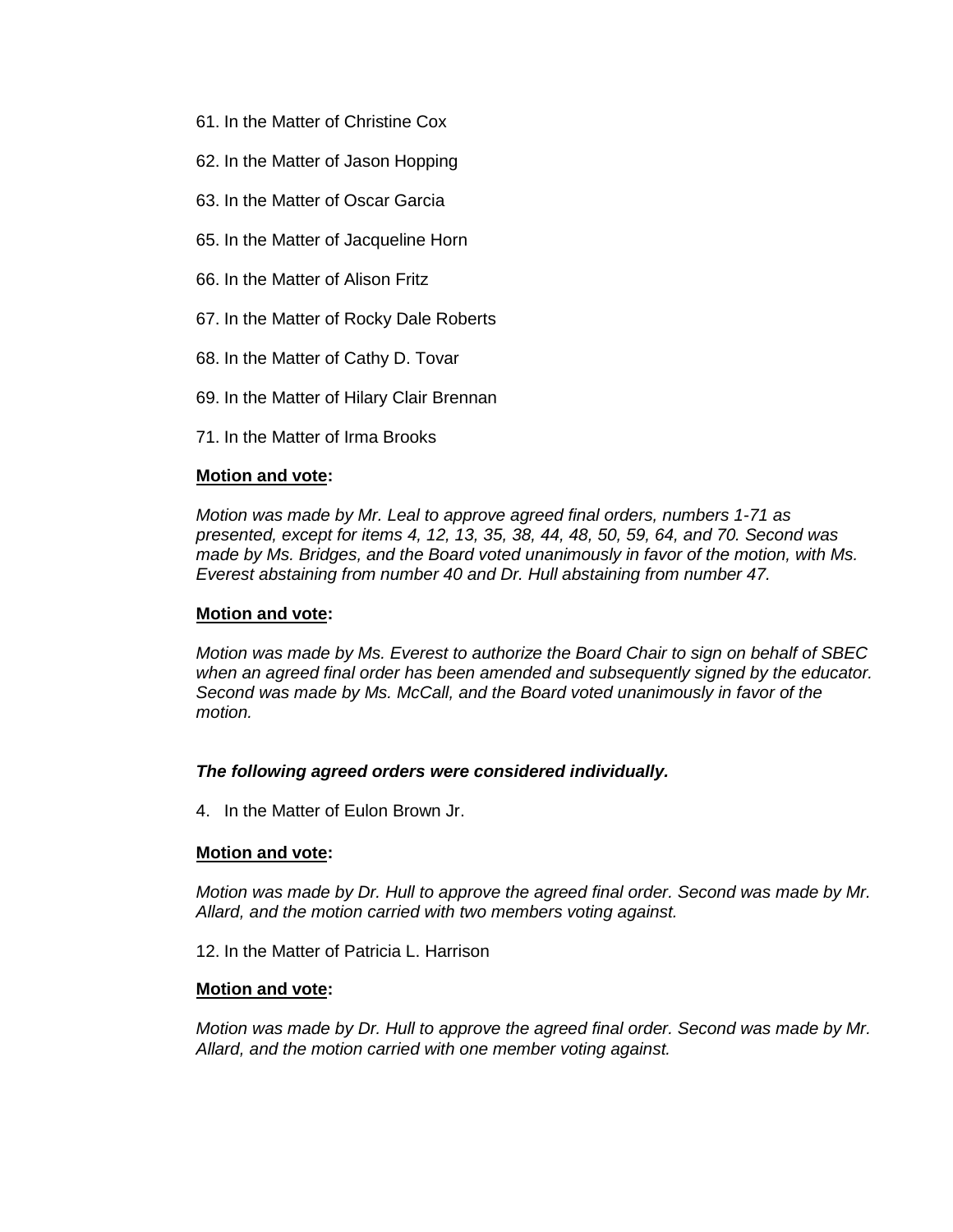13. In the Matter of Arthur Hicks

#### **Motion and vote:**

*Motion was made by Ms. Everest to amend the agreed final order to suspended concurrent with probation of 18 months. Second was made by Ms. Bridges, and the motion carried with one member voting against.*

35. In the Matter of Randy Lee Woodring

## **Motion and vote:**

*Motion was made by Dr. Cain to approve the agreed final order with the suspension ending February 4, 2018. Second was made by Ms. Druesedow, and the motion carried with one member voting against.*

38. In the Matter of Billy Vernon Neal, III

#### **Motion and vote:**

*Motion was made by Dr. Cain to approve the agreed final order. Second was made by Ms. Everest, and the motion carried with one member voting against.*

44. In the Matter of Denise Harper

#### **Motion and vote:**

*Motion was made by Dr. Cain to amend the agreed final order to a one year suspension effective the date the order is signed. Second was made by Mr. Leal, and the Board voted unanimously in favor of the motion.*

48. In the Matter of Gerald Alexander Bruton

#### **Motion and vote:**

*Motion was made by Ms. Everest to amend the agreed final order to permanently revoke certification. Second was made by Mr. Leal, and the motion carried with two members voting against.*

50. In the Matter of Alexis Adrianna Galvan

#### **Motion and vote:**

*Motion was made by Dr. Cain to amend the agreed final order to a one year suspension effective the date the order is signed. Second was made by Mr. Leal, and the Board voted unanimously in favor of the motion.*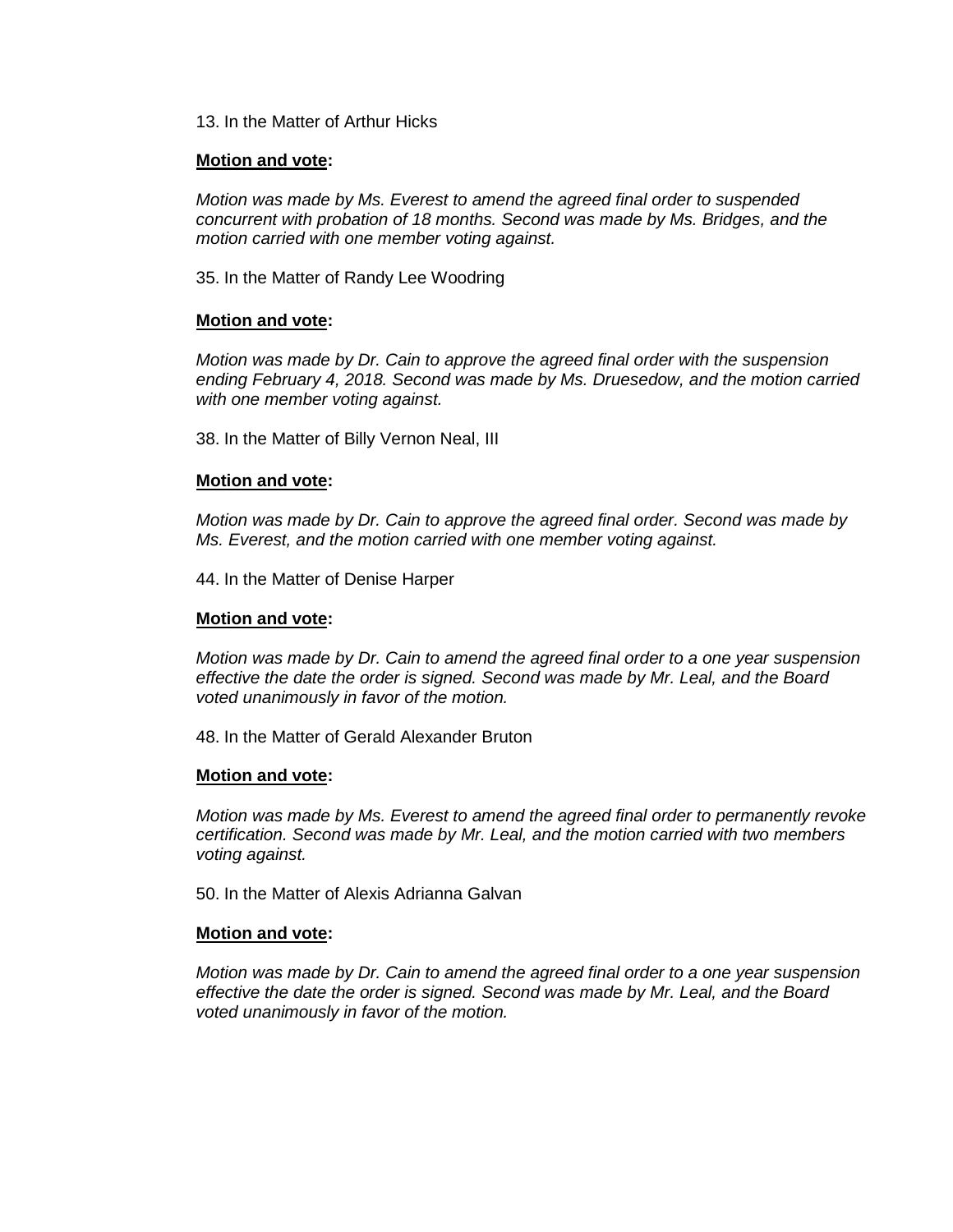59. In the Matter of Dianna Lynn Espinoza

#### **Motion and vote:**

*Motion was made by Dr. Cain to amend the agreed final order to a one year suspension effective the date the order is signed. Second was made by Mr. Leal, and the Board voted unanimously in favor of the motion.*

64. In the Matter of Monica Moser

#### **Motion and vote:**

*Motion was made by Ms. Everest to approve the agreed final order. Second was made by Ms. Bridges, and the motion carried with two members voting against.*

70. In the Matter of Rosario Galvan-Ortega

#### **Motion and vote:**

*Motion was made by Dr. Cain to amend the agreed final order to a one year suspension beginning the date the order is signed and Dr. Cain is authorized to sign the order if the educator agrees to the amended sanction. Second was made by Mr. Leal, and the Board voted unanimously in favor of the motion.*

#### **B. No Answer Defaults**

1. In the Matter of Catherine Ann Sanchez; Action to be taken: Consideration of Issuance of Default Judgment.

Staff recommendation: Revocation

2. In the Matter of Kendrick Deshun Barrett; Action to be taken: Consideration of Issuance of Default Judgment.

Staff recommendation: Permanent Revocation

3. In the Matter of Randall Earl Lyles, Sr; Action to be taken: Consideration of Issuance of Default Judgment.

Staff recommendation: Permanent Revocation

4. In the Matter of Ardell Maurice Morris; Action to be taken: Consideration of Issuance of Default Judgment.

Staff recommendation: Revocation

5. In the Matter of Charli Williams; Action to be taken: Consideration of Issuance of Default Judgment.

Staff recommendation: 4 year Suspension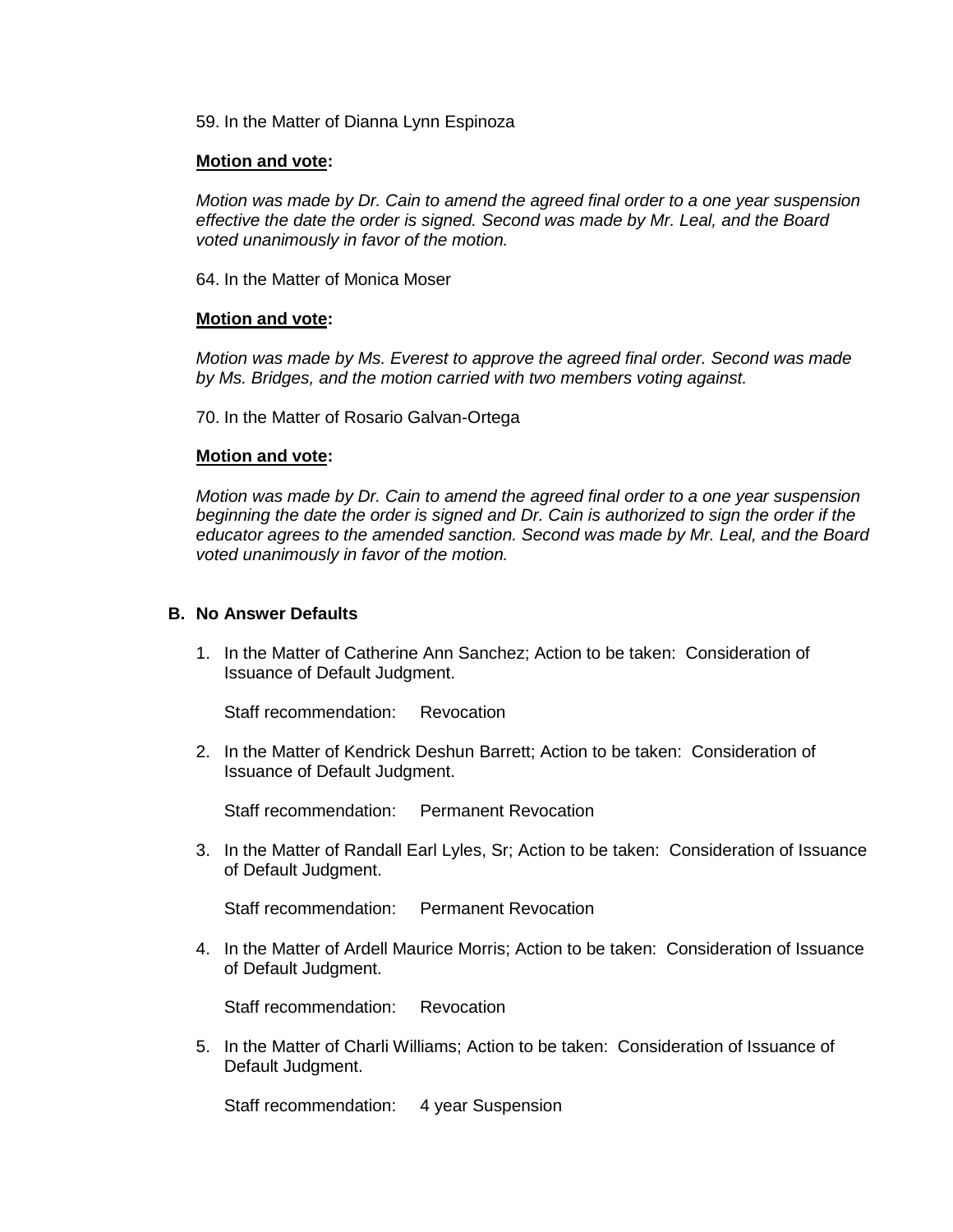6. In the Matter of Mariselda Hernandez; Action to be taken: Consideration of Issuance of Default Judgment.

Staff recommendation: Revocation

7. In the Matter of Nicolas Sanders; Action to be taken: Consideration of Issuance of Default Judgment.

Staff recommendation: Permanent Revocation

8. In the Matter of Jane Elizabeth Beall; Action to be taken: Consideration of Issuance of Default Judgment.

Staff recommendation: Revocation

9. In the Matter of Adron Willis Ming, III; Action to be taken: Consideration of Issuance of Default Judgment.

Staff recommendation: Permanent Revocation

10. In the Matter of Brittany Lenae Burks; Action to be taken: Consideration of Issuance of Default Judgment.

Staff recommendation: Revocation

12. In the Matter of Christopher Lee Smith; Action to be taken: Consideration of Issuance of Default Judgment.

Staff recommendation: 1 year Suspension

13. In the Matter of Clinton Edward Gandy; Action to be taken: Consideration of Issuance of Default Judgment.

Staff recommendation: 2 year Suspension

14. In the Matter of Tracie Elaine West; Action to be taken: Consideration of Issuance of Default Judgment

Staff recommendation: Revocation

15. In the Matter of Kimberly M. Bossart; Action to be taken: Consideration of Issuance of Default Judgment.

Staff recommendation: Revocation

16. In the Matter of Cordney Smith; Action to be taken: Consideration of Issuance of Default Judgment.

Staff recommendation: 1 year Suspension and proof of successful completion of substance abuse treatment program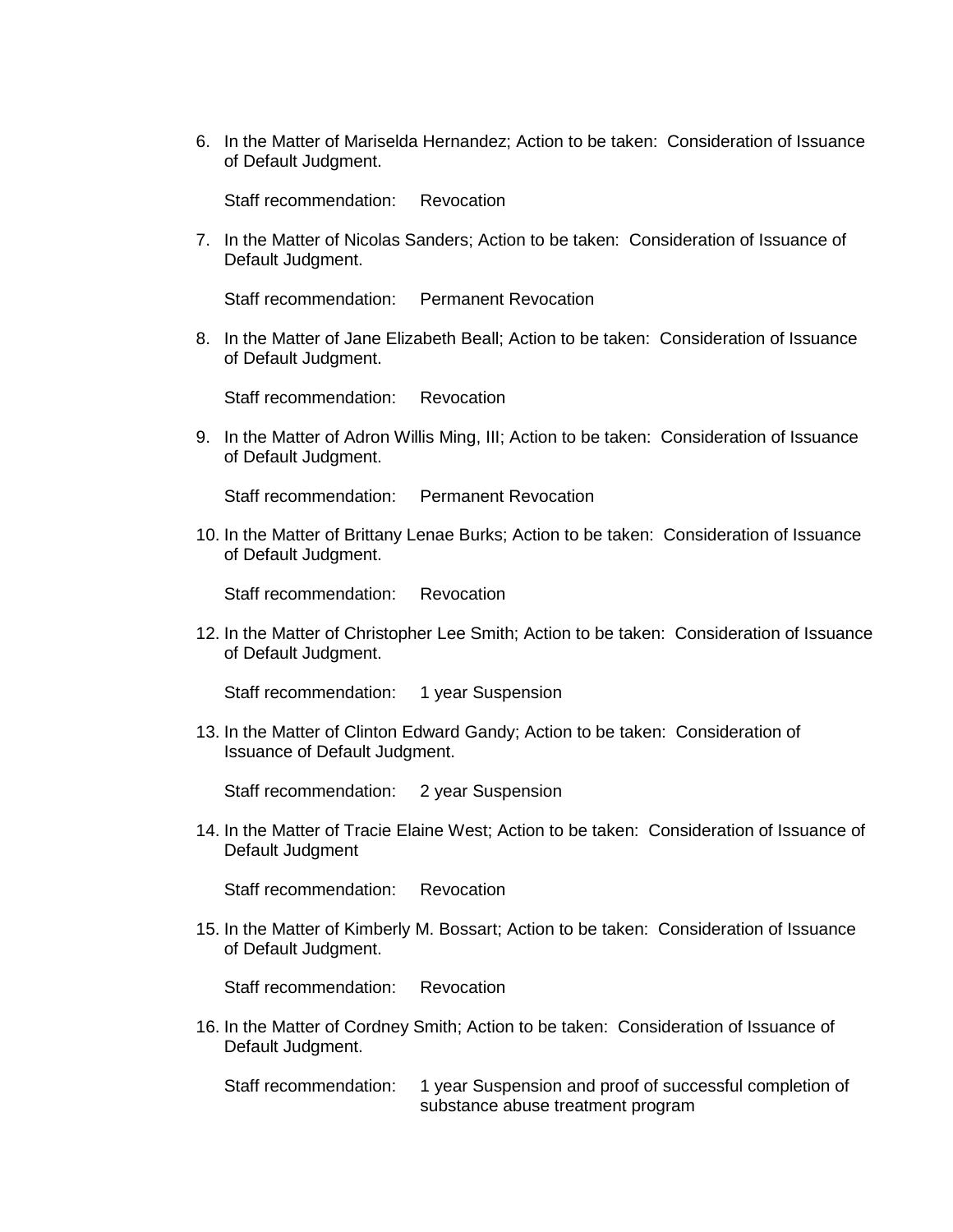17. In the Matter of Kendall Ashley Simpson; Action to be taken: Consideration of Issuance of Default Judgment.

Staff recommendation: 4 year Suspension and proof of successful completion of substance abuse treatment program

18. In the Matter of Josey Trimmier; Action to be taken: Consideration of Issuance of Default Judgment.

Staff recommendation: 2 year Suspension and proof of successful completion of substance abuse treatment program

20. In the Matter of Phoebe Robinson Varnado; Action to be taken: Consideration of Issuance of Default Judgment.

Staff recommendation: Revocation

21. In the Matter of Cristina Naranjo; Action to be taken: Consideration of Issuance of Default Judgment.

Staff recommendation: Revocation

22. In the Matter of Chelsea Nicole Gould; Action to be taken: Consideration of Issuance of Default Judgment.

Staff recommendation: 1 year Suspension

23. In the Matter of Robert Young; Action to be taken: Consideration of Issuance of Default Judgment.

Staff recommendation: Permanent Revocation

24. In the Matter of Julie Diane Klen; Action to be taken: Consideration of Issuance of Default Judgment.

Staff recommendation: 3 year Suspension

25. In the Matter of Lanora Ann Carter; Action to be taken: Consideration of Issuance of Default Judgment.

Staff recommendation: Revocation

26. In the Matter of Felicia A. Smith; Action to be taken: Consideration of Issuance of Default Judgment.

Staff recommendation: Permanent Revocation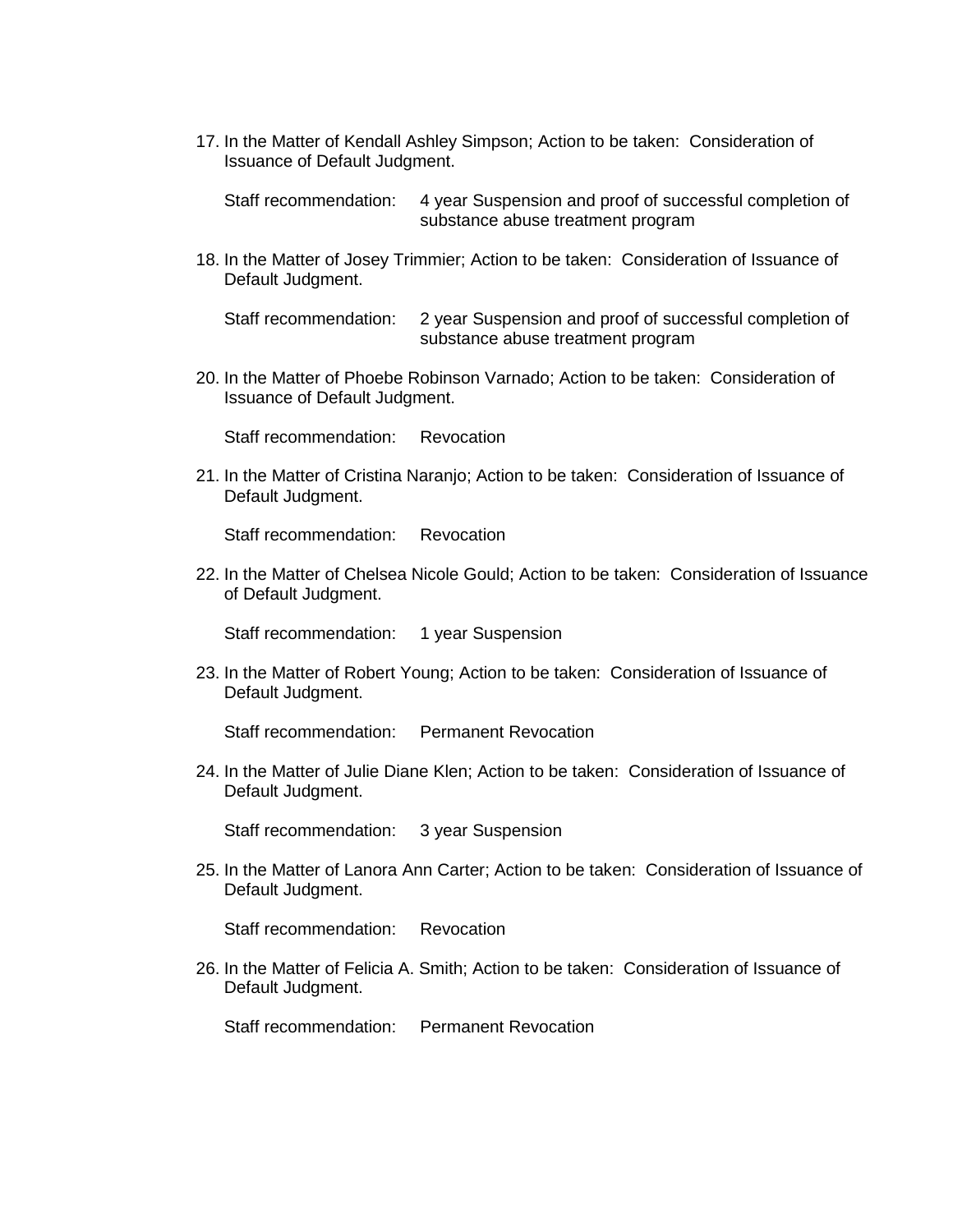27. In the Matter of Lara Elizabeth Wehmeyer; Action to be taken: Consideration of Issuance of Default Judgment.

Staff recommendation: 2 year Suspension and proof of successful completion of substance abuse treatment program

28. In the Matter of Daniel Moya; Action to be taken: Consideration of Issuance of Default Judgment.

Staff recommendation: Permanent Revocation

29. In the Matter of Melissa Renee Smith a/k/a Melissa Renee West; Action to be taken: Consideration of Issuance of Default Judgment.

Staff recommendation: Revocation

30. In the Matter of Amber Shaw; Action to be taken: Consideration of Issuance of Default Judgment.

Staff recommendation: 2 year Suspension and proof of successful completion of a Classroom and Anger Management treatment program

31. In the Matter of Christopher G. Douglas; Action to be taken: Consideration of Issuance of Default Judgment.

Staff recommendation: 1 year Suspension

32. In the Matter of Chandra Chavez; Action to be taken: Consideration of Issuance of Default Judgment.

Staff recommendation: 1 year Suspension

33. In the Matter of Kimberly Hull; Action to be taken: Consideration of Issuance of Default Judgment.

Staff recommendation: 1 year Suspension

35. In the Matter of Kyle Jackson; Action to be taken: Consideration of Issuance of Default Judgment.

Staff recommendation: 1 year Suspension

36. In the Matter of Karen Anne Wagner; Action to be taken: Consideration of Issuance of Default Judgment.

Staff recommendation: Revocation

37. In the Matter of Kenneth Warren Ballinger; Action to be taken: Consideration of Issuance of Default Judgment.

Staff recommendation: 1 year Suspension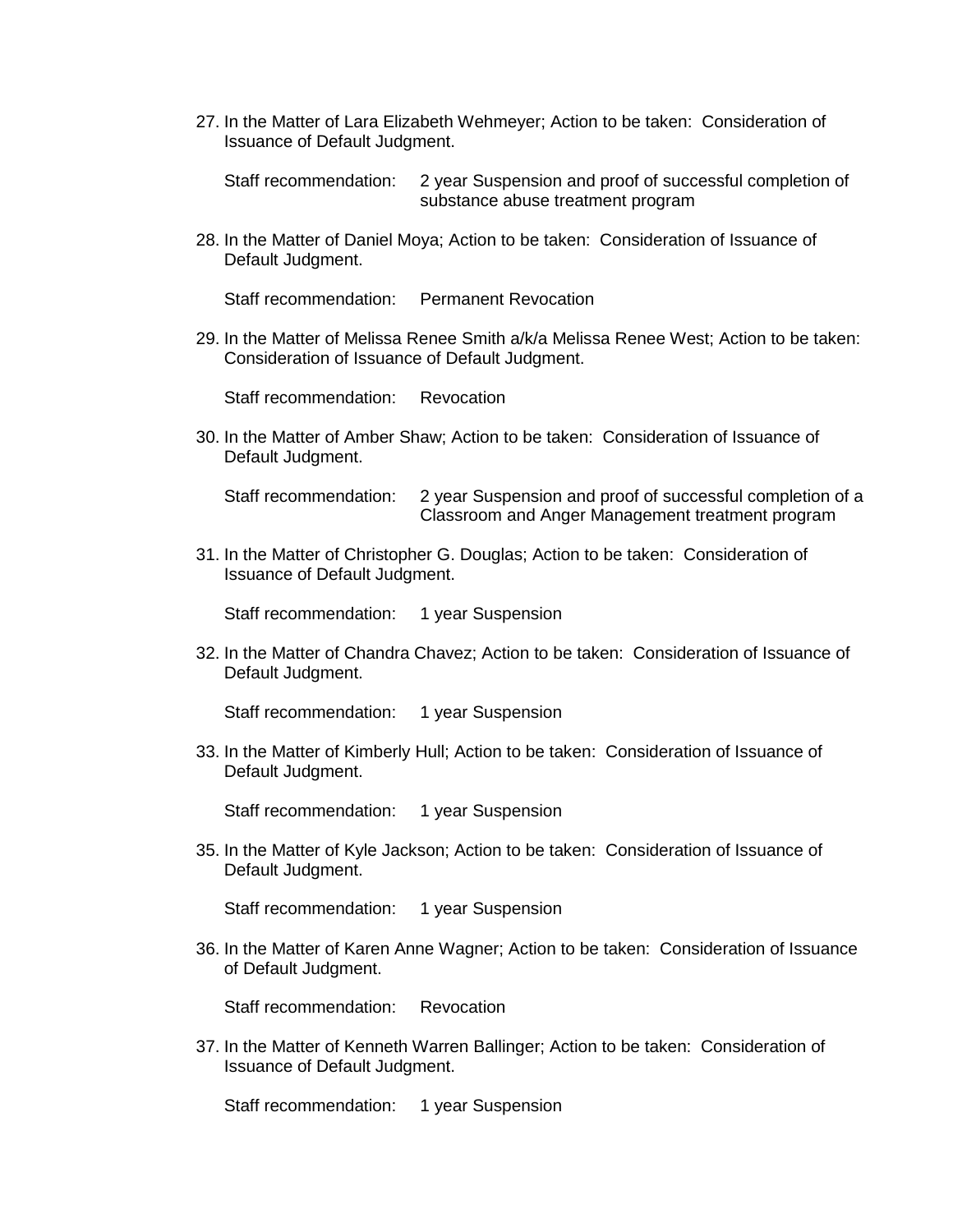38. In the Matter of Jon-Daniel Todd; Action to be taken: Consideration of Issuance of Default Judgment.

Staff recommendation: 1 year Suspension

39. In the Matter of Brian Matthew Reppart; Action to be taken: Consideration of Issuance of Default Judgment.

Staff recommendation: 1 year Suspension

40. In the Matter of Lori Ann Schindler; Action to be taken: Consideration of Issuance of Default Judgment.

Staff recommendation: 1 year Suspension

41. Docket No. 3236-EC-1214, *Texas Education Agency, Educator Leadership and Quality Division v. Shannon Dean Parks;* Action to be taken: Consideration of Issuance of Default Judgment.

Staff recommendation: Permanent Revocation

43. Docket No. 3235-EC-0115, *Texas Education Agency, Educator Leadership and Quality Division v. Sonia Orozco;* Action to be taken: Consideration of Issuance of Default Judgment.

Staff recommendation: 3 year Suspension

44. Docket No. 3232-EC-1214, *Texas Education Agency, Educator Leadership and Quality Division v. Elise Anjuli Shirid Ramson;* Action to be taken: Consideration of Issuance of Default Judgment.

Staff recommendation: 2 year Suspension

#### **Item 44 was pulled from the agenda by TEA Legal Services**

45. Docket No. 8006-EC-1214, *Texas Education Agency, Educator Leadership and Quality Division v. Jeremy D. Johnson*; Action to be taken: Consideration of Issuance of Default Judgment.

Staff recommendation: 3 year Suspension and proof of successful completion of substance abuse treatment program

46. Docket No. 8008-EC-1214, *Texas Education Agency, Educator Leadership and Quality Division v. Mallory Shawne Merryman*; Action to be taken: Consideration of Issuance of Default Judgment.

Staff recommendation: Permanent Revocation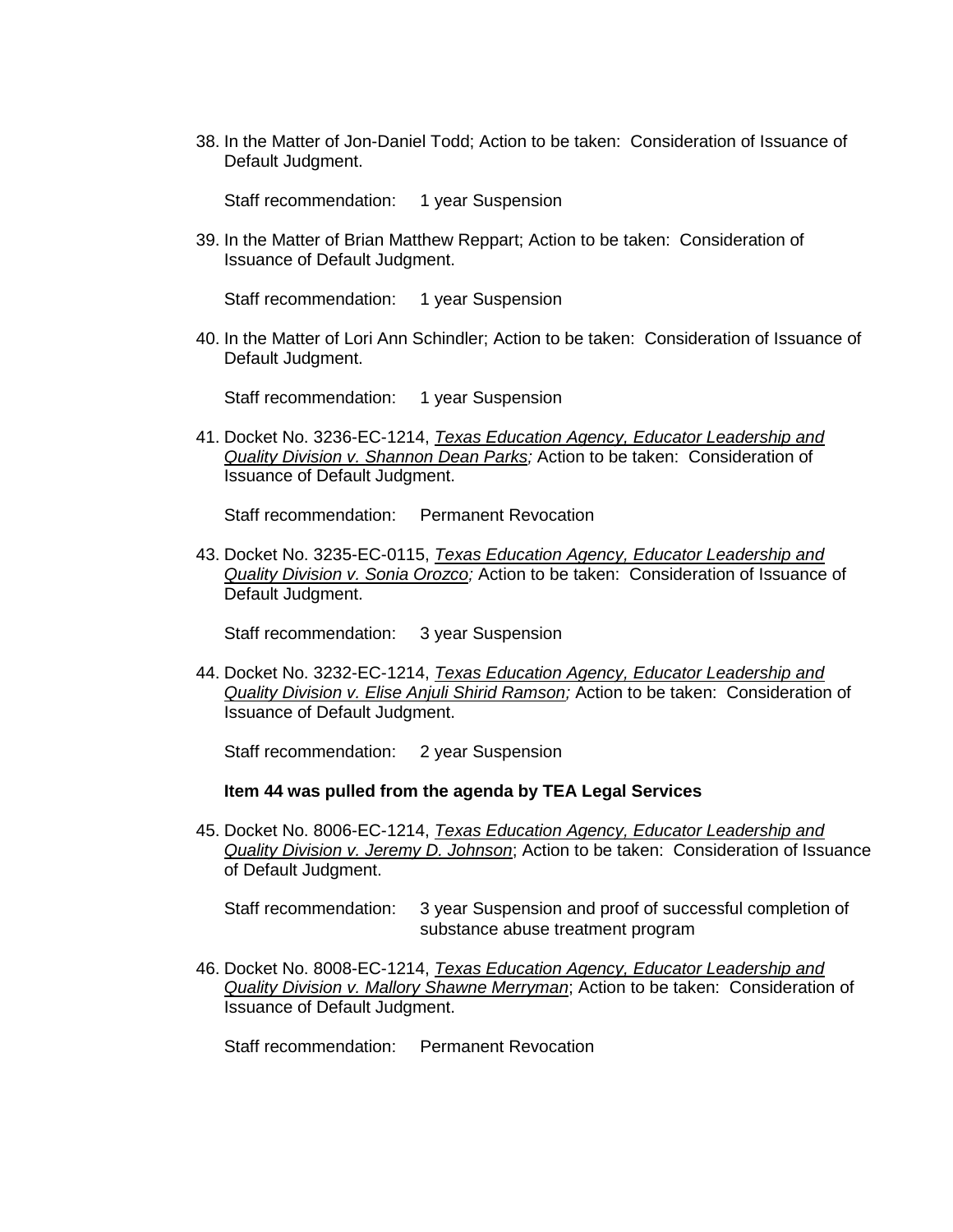47. In the Matter of Miguel Angel Marin; Action to be taken: Consideration of Issuance of Default Judgment.

Staff recommendation: Revocation

48. In the Matter of Jaina Earnst; Action to be taken: Consideration of Issuance of Default Judgment.

Staff recommendation: 3 year Suspension

49. In the Matter of Tonya Baker; Action to be taken: Consideration of Issuance of Default Judgment.

Staff recommendation: Revocation

51. In the Matter of Antonio De Leon; Action to be taken: Consideration of Issuance of Default Judgment.

Staff recommendation: Revocation

#### **Motion and vote:**

*Motion was made by Mr. Allard to approve staff's request for issuance of default judgements and enter a final order consistent with staff's recommendation for each of the above numbered cases 1-52, except numbers 11, 19, 34, 42, 50, and 52. Second was made by Dr. Hull, and the Board voted unanimously in favor of the motion.*

#### *The following agreed orders were considered individually.*

11. In the Matter of Sean Michael Kaden; Action to be taken: Consideration of Issuance of Default Judgment.

Staff recommendation: Revocation

#### **Motion and vote:**

*Motion was made by Mr. Allard to issue a final order of permanent revocation. Second was made by Ms. Everest, and the Board voted unanimously in favor of the motion.*

19. In the Matter of Michael Lofts; Action to be taken: Consideration of Issuance of Default Judgment.

Staff recommendation: Revocation

#### **Motion and vote:**

*Motion was made by Mr. Allard to issue a final order of permanent revocation. Second was made by Ms. Druesedow, and the Board voted unanimously in favor of the motion.*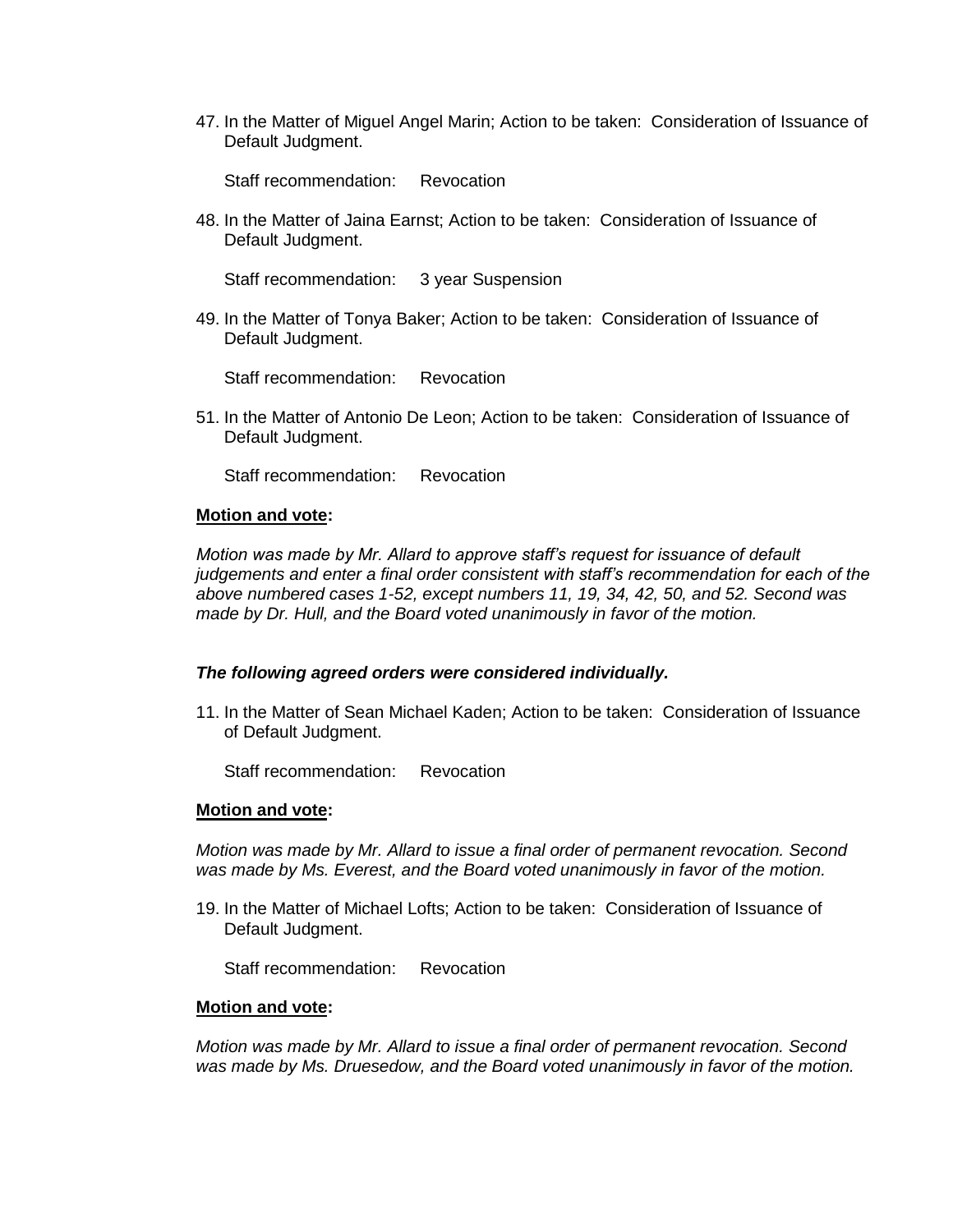34. In the Matter of Rhianna Ellis; Action to be taken: Consideration of Issuance of Default Judgment.

Staff recommendation: Revocation

#### **Motion and vote:**

*Motion was made by Mr. Allard to issue a final order of permanent revocation. Second was made by Ms. Everest, and the Board voted unanimously in favor of the motion.*

42. Docket No. 3239-EC-0115, *Texas Education Agency, Educator Leadership and Quality Division v. Ireland Alexis Laurent a/k/a Erin Michele Lewis;* Action to be taken: Consideration of Issuance of Default Judgment.

Staff recommendation: Revocation

#### **Motion and vote:**

*Motion was made by Mr. Allard to issue a final order of permanent revocation. Second was made by Mr. Leal, and the Board voted unanimously in favor of the motion.*

50. In the Matter of Andy Lee Parker; Action to be taken: Consideration of Issuance of Default Judgment.

Staff recommendation: Revocation

#### **Motion and vote:**

*Motion was made by Mr. Allard to issue a final order of permanent revocation. Second was made by Ms. Druesedow, and the Board voted unanimously in favor of the motion.*

52. In the Matter of Victor Hugo Reyna; Action to be taken: Consideration of Issuance of Default Judgment.

Staff recommendation: Revocation

#### **Motion and vote:**

*Motion was made by Mr. Allard to issue a final order of permanent revocation. Second was made by Ms. Bridges, and the Board voted unanimously in favor of the motion.*

#### **C. Contested Cases**

#### **I. Proposals for Decision**

1. Docket No. 701-15-0914.EC, *Texas Education Agency, Educator Leadership and Quality Division v. Adam Hernandez*; Action to be taken: Consideration of Proposal for Decision and Issuance of Final Order.

| ALJ Recommendation:          | Revocation |
|------------------------------|------------|
| <b>Staff Recommendation:</b> | Revocation |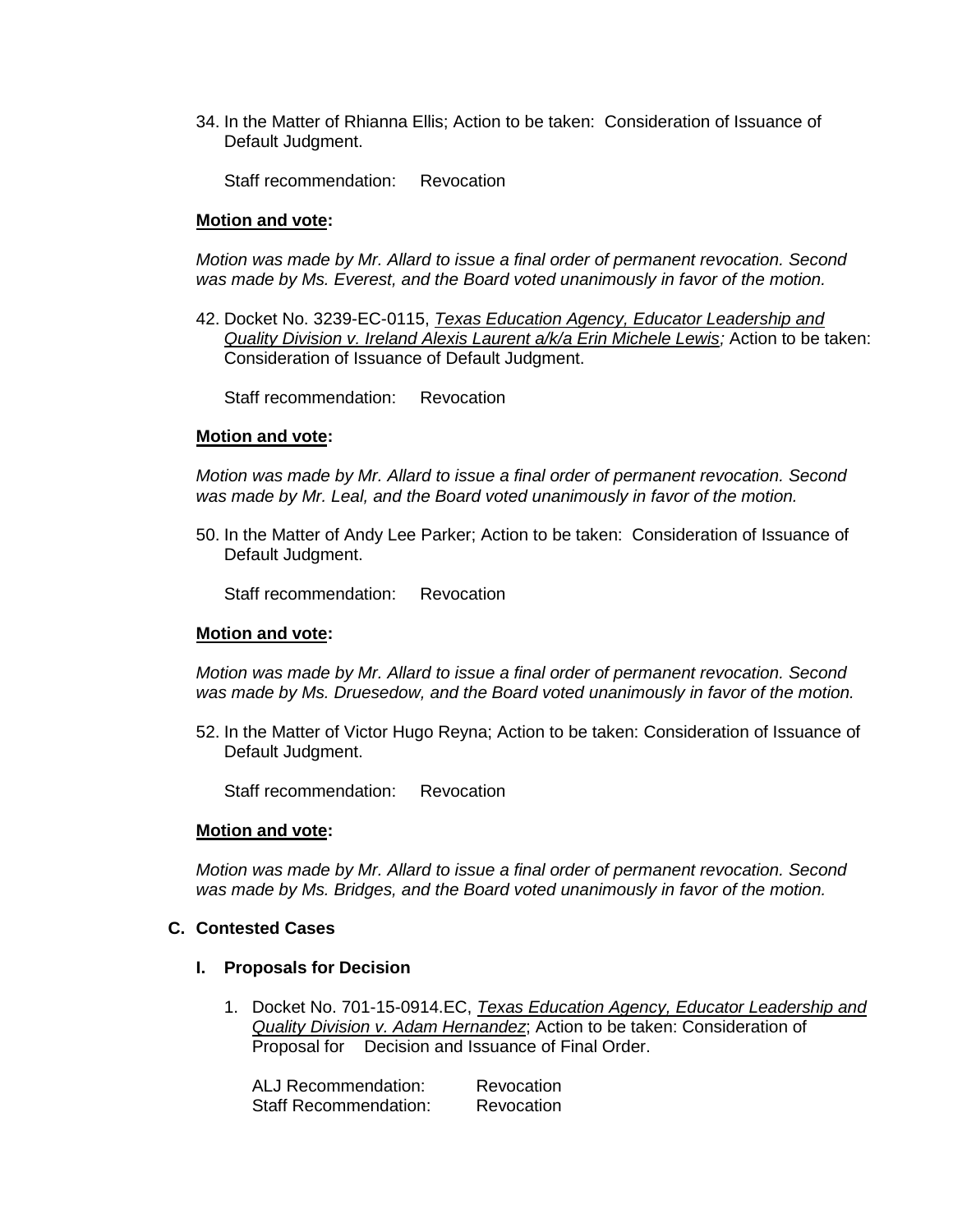# **Motion and vote:**

*Motion was made by Mr. Allard to accept the proposal for decision and issue a final order consistent with the recommendation of revocation. Second was made by Ms. Bridges, and the Board voted unanimously in favor of the motion.*

2. Docket No. 701-14-4329.EC, *Texas Education Agency, Educator Leadership and Quality Division v. Monique Niccole Irwin*; Action to be taken: Consideration of Proposal for Decision and Issuance of Final Order.

| ALJ Recommendation:          | Suspension running concurrently with the period of |
|------------------------------|----------------------------------------------------|
|                              | community supervision (10 years)                   |
| <b>Staff Recommendation:</b> | Revocation                                         |

# **Motion and vote:**

*Motion was made by Ms. Everest accept the proposal for decision and issue a final order consistent with staff's recommendation of revocation. Second was made by Mr. Allard, and the Board voted unanimously in favor of the motion.*

## **II. Motions for Rehearing**

None

# **D. Court Cases**

- **I. District Court Cases**
	- 1. *Barry Ryan Davis v. Texas Education Agency, Educator Certification and Standards Division*; Cause No. D-1-GN-12-003413, In the 201st District Court of Travis County, Texas.

# **II. Appellate Cases**

- 1. *State Board for Educator Certification v. Robert D. Lange*; Cause No. 03-12- 00453-CV, In the Court of Appeals, Third Judicial District, Austin, Texas.
- 2. *State Board for Educator Certification v. Erasmo Montalvo*; Cause No. 03-13- 00370-CV, In the Court of Appeals, Third Judicial District, Austin, Texas.
- 3. *Don Madden v. State Board for Educator Certification*; Cause No. 14-0532, In the Supreme Court of Texas.

The SBEC Board recessed at 3:52 p.m.

The SBEC Board reconvened at 4:03 p.m.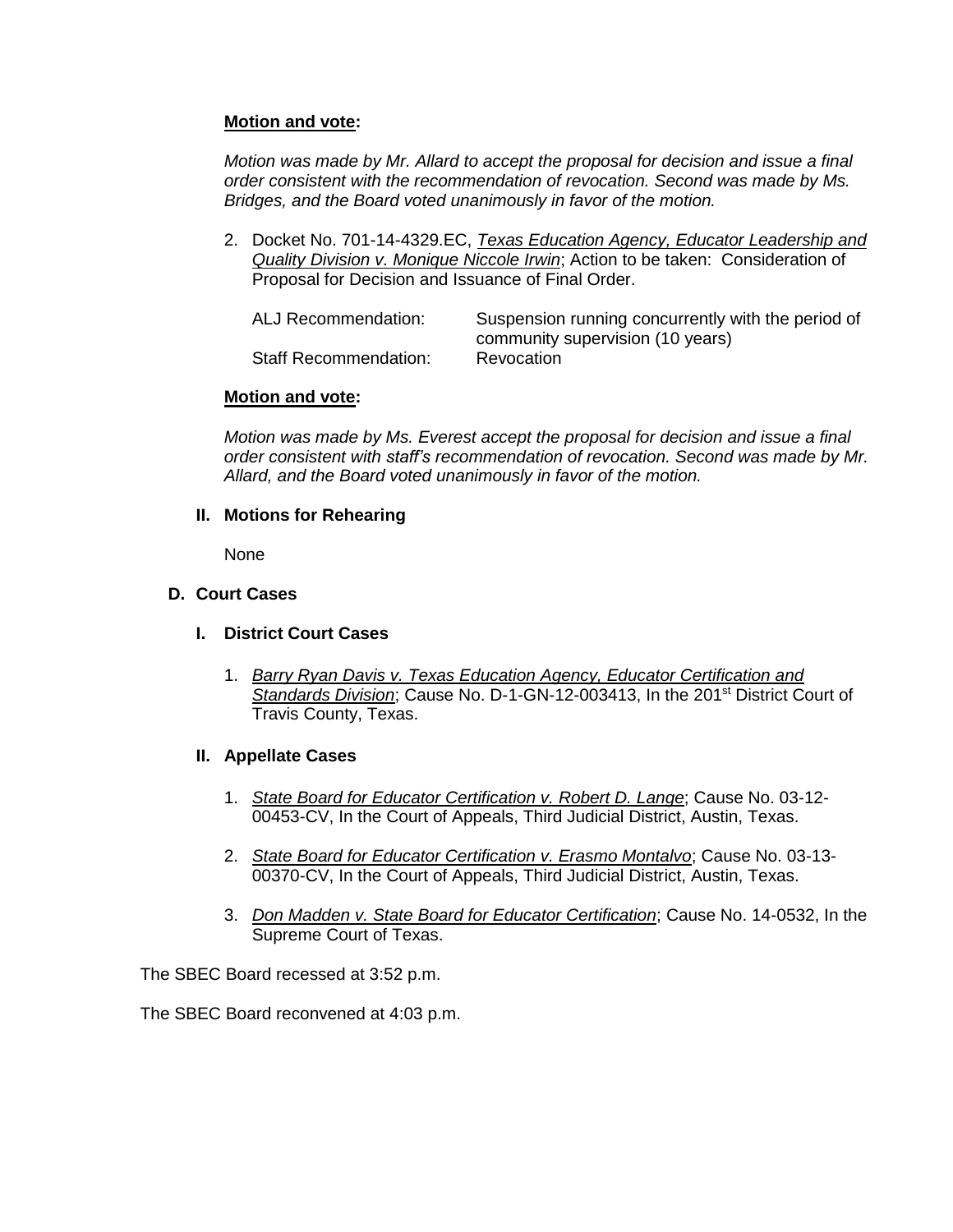## **22. Discussion of 19 TAC Chapter 228, Requirements for Educator Preparation Programs, §228.2, Definitions, and §228.35, Preparation Program Coursework and/or Training**

Public comment was provided by Dr. Robert Duke of Texas Music Educators Association (TMEA), Dr. Michele Henry of TMEA, Scott Fikes of ECAP,, Dr. Lawrence Abraham of UT Austin, Dr. Catheryn Weitman of Texas A&M International University, and written comment from Dr. Diane Huber of iteachTexas.

Dr. Miller presented this item to the Board and discussed the provisions of 19 TAC Chapter 228 that may need to be amended and/or revised due to changes in law, input from stakeholders, and recommendations from TEA staff.

### **23. Discussion of 19 TAC Chapter 229, Accountability System for Educator Preparation Programs, §229.2, Definitions, §229.4, Determination of Accreditation Status, and §229.5, Accreditation Sanctions and Procedures**

Public comment was provided by Sharon Fikes of ECAP, Dr. Abraham of UT Austin, and written comment from Dr. Diane Huber of iteachTexas.

Dr. Miller presented this item to the Board and discussed the provisions of 19 TAC Chapter 229 that may need to be amended and/or revised due changes in law, input from stakeholders, and recommendations from TEA staff.

# **24. Discussion of 2014-2015 Continuing Approval Reviews of Educator Preparation Programs**

Dr. Miller presented this item to the Board for discussion of the educator preparation program continuing approval review process and the results of the 2014-2015 reviews.

# **25. Sunset and Legislative Matters**

Mr. Franklin updated the Board on the legislation related to SBEC from the 84<sup>th</sup> Regular Session of the Texas Legislature. These are just some of the high points of what to the Board will be asked to do through rule making or we will administratively be putting into place. HB 2205 is the one you will hear us talk about the most in the next six to nine months. After it goes into effect, and once the Governor makes the appointment, SBEC will be expanding to include a non-voting representative of alternative certification providers. All three of the Board's legislative recommendations went into effect through legislation. After last session, there were two conflicting provisions on setting pass standards on certification exams. They were identical, except one said the Commissioner does it and one said the (SBEC) Board does it. The Legislature clarified that to say the Commissioner sets the standard, the Board sets what the tests are, and everything else about the tests. There were several military related items you will be seeing in the future. TEA will be up for Sunset again in 2025.

#### **26. 2015 - 2018 Rule Review Plan for State Board for Educator Certification Rules**

Staff informed the Board this item was placed on the agenda for information only and in case the Board wished to discuss or take action.